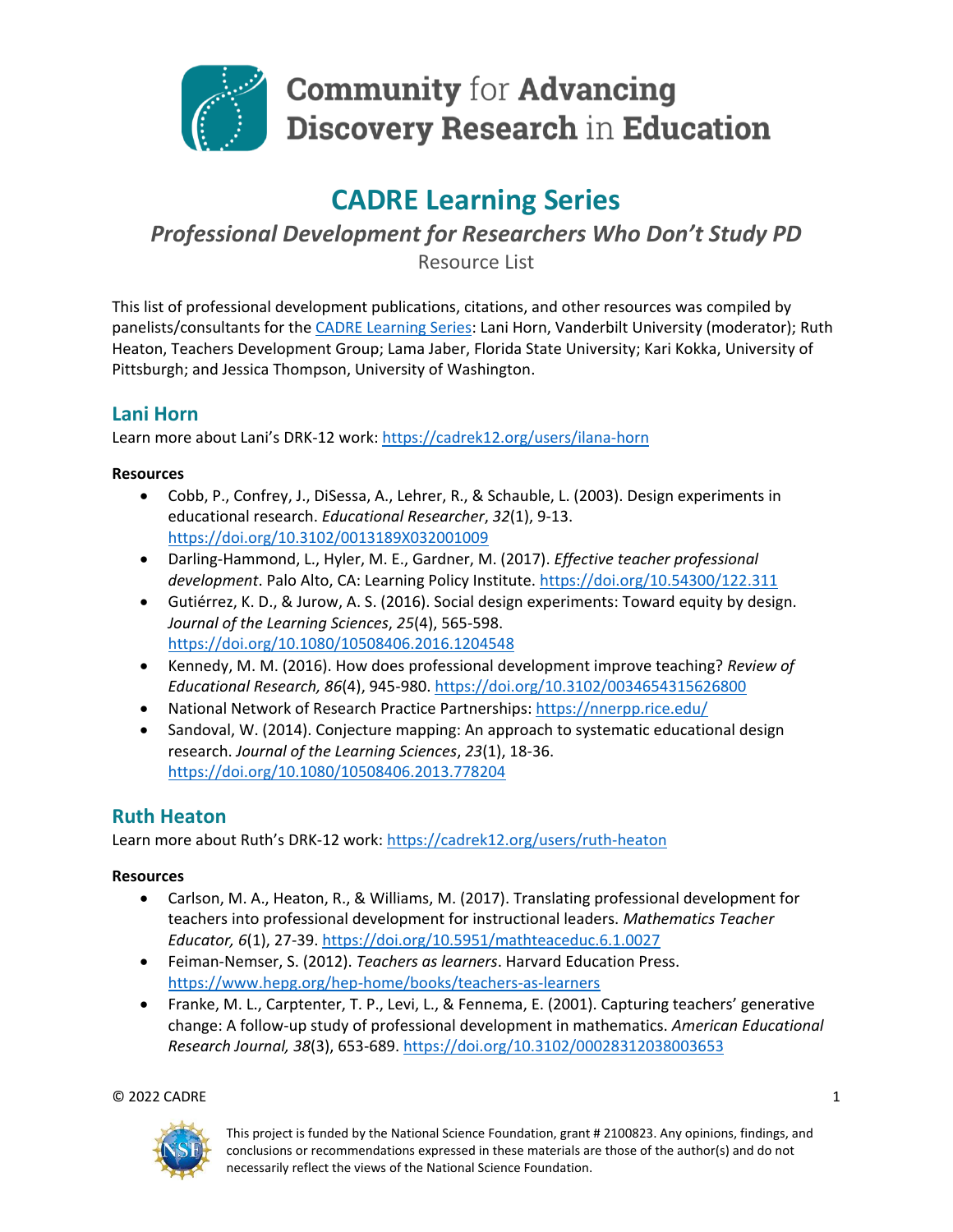- Heaton, R. M. (2000). *Teaching mathematics to the new standards: Relearning the dance*. Teacher's College Press. [https://www.tcpress.com/teaching-mathematics-to-the-new](https://www.tcpress.com/teaching-mathematics-to-the-new-standards-9780807770443)[standards-9780807770443](https://www.tcpress.com/teaching-mathematics-to-the-new-standards-9780807770443)
- Smith, W. M. & Heaton, R. M. (2013). Learning from practice about improving the quality of mathematics teacher research. *Mathematics Teacher Educator, 1*(2), 148-161. <https://doi.org/10.5951/mathteaceduc.1.2.0148>
- Sztajn, P. & Wilson, P. H. (2019). *Learning trajectories for teachers: Designing effective professional development for math instruction*. National Council of Teachers of Mathematics. [https://www.nctm.org/Store/Products/Learning-Trajectories-for-Teachers--Designing-Effective-](https://www.nctm.org/Store/Products/Learning-Trajectories-for-Teachers--Designing-Effective-Professional-Development-for-Math-Instruction/)[Professional-Development-for-Math-Instruction/](https://www.nctm.org/Store/Products/Learning-Trajectories-for-Teachers--Designing-Effective-Professional-Development-for-Math-Instruction/)

### **Lama Jaber**

Learn more about Lama's DRK-12 work:<https://cadrek12.org/users/lama-jaber>

#### **Resources**

- Finkelstein, C. (2016). Thank you so much for the truth! *Phi Delta Kappan, 97*(7), 19-24. <https://doi.org/10.1177/0031721716641643>
- Finkelstein, C. (2019). *Doing our part*: Trust and relational dynamics in literacy coaching. *Literacy Research and Instruction, 58*(4), 317-337. <https://doi.org/10.1080/19388071.2019.1655684>
- Finkelstein, C., Jaber, L. Z., Dini, V. (2018). "Do I feel threatened? No… I'm learning!"—Affective and relational dynamics in science professional development. *Science Education*. <https://doi.org/10.1002/sce.21489>
- Jaber, L. Z., Dini, V., & Hammer, D. (2022). "Well that's how the kids feel!"- Epistemic empathy as a driver of responsive teaching. *Journal of Research in Science Teaching*, *59*(2), 223-251. <https://doi.org/10.1002/tea.21726>
- Jaber, L. Z., Dini, V., Hammer, D., & Danahy, E. (2018). Targeting disciplinary practices in an online learning environment. *Science Education*, *102*(4), 228-292. <https://doi.org/10.1002/sce.21340>
- Sztajn, P., Hackenberg, A. J., White, D. Y., Allexsaht-Snider, M. (2007). Mathematics professional development for elementary teachers: Building trust within a school-based mathematics education community. *Teaching and Teacher Education, 23*(6), 970-984. <https://doi.org/10.1016/j.tate.2006.04.023>
- Watkins, J., Jaber, L. Z., & Dini, V. (2020). Facilitating scientific engagement online: Responsive teaching in a science professional development program. *Journal of Science Teacher Education*, *31*(5), 515-536. <https://doi.org/10.1080/1046560X.2020.1727622>

## **Kari Kokka**

Learn more about Kari's DRK-12 work:<https://cadrek12.org/users/kari-kokka> Website: [www.karikokka.com](http://www.karikokka.com/)

#### **Resources & Citations**

- Bang, M. & Voussoughi, S. (2016). Participatory design research and educational justice: Studying learning and relations within social change making. *Cognition and Instruction, 34*(3), 173-193. <https://doi.org/10.1080/07370008.2016.1181879>
- Comparative case study of two teachers' classrooms who use social justice mathematics. (Kokka, 2019, 2020, 2022)